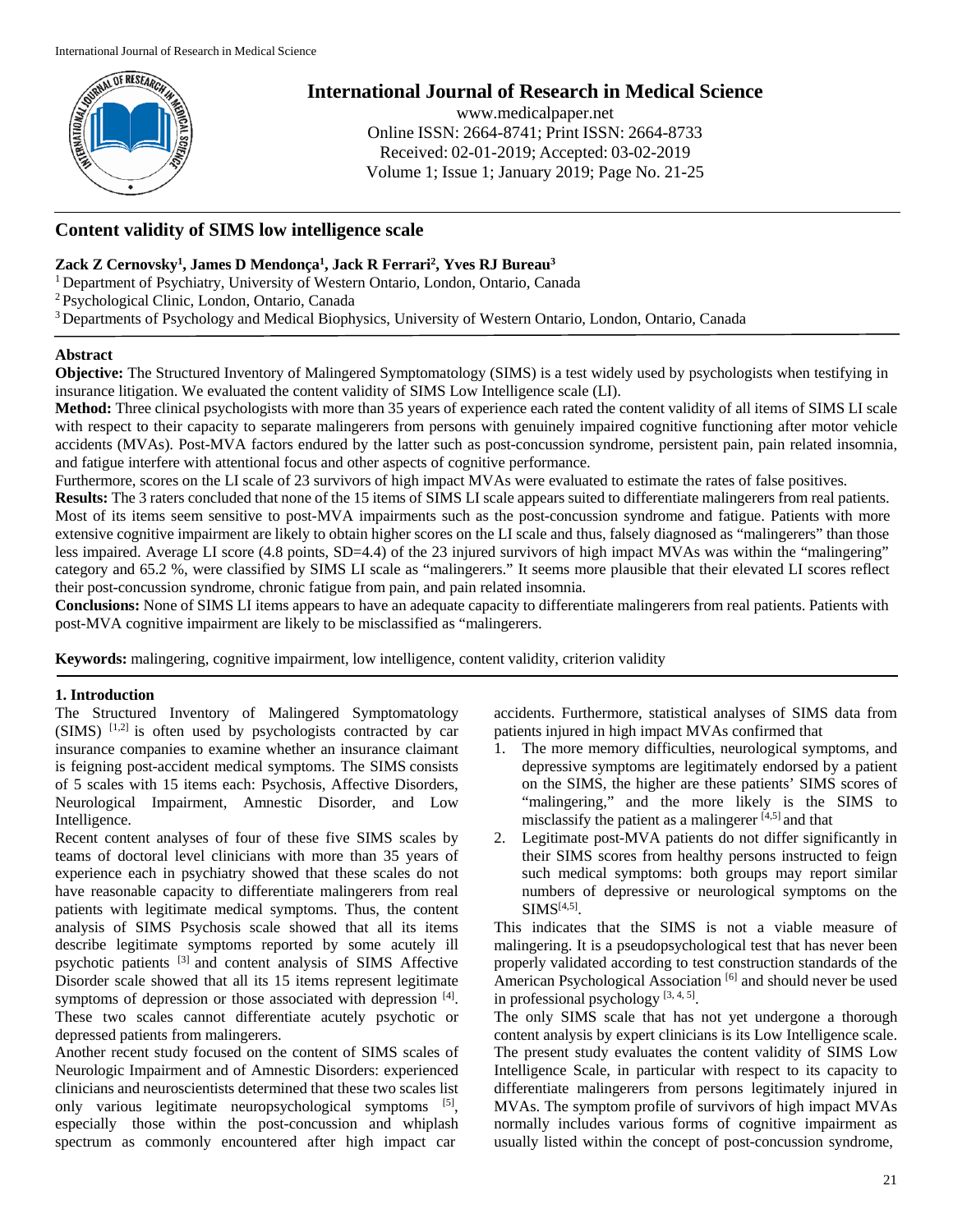see lists of symptom frequencies in Cernovsky, Ferrari, and Mendonca  $^{[7]}$  and also in the study by Gutierrez's team  $^{[8]}$ .

Research by the neuropathologist Bennet Omalu  $[9, 10]$  indicates that cerebral concussions occur even without visible external head injuries and even in lesser physical impacts such as those experienced by football or hockey players. Phenomena such as microvascular trauma or so called axonal shearing with subsequent neurotoxicity are involved while the gray and white layers of the brain slide over each other during the sudden acceleration or deceleration of the skull, in the coup and contrecoup injury. Such neurological damage results in cognitive deficits or impairments that are, to some extent, comparable to "low intelligence," with respect to slow speed of thinking, impaired concentration, impaired memory, and frequent errors on easy arithmetic or logical tasks.

If SIMS Low Intelligence (LI) scale contains items unduly sensitive to these deficits, then legitimately injured post-MVA patients would be misclassified as "malingering low intelligence" (an obvious misnomer).

The content analysis is an important part of the test validation process. As explained in the 2014 *Standards for Educational and Psychological Testing* [6] of the American Psychological Association on page 14, "*Important validity evidence can be obtained from an analysis of the relationship between the content of a test and the construct it is intended to measure.*" This key construct, with respect to SIMS LI scale, is the "malingering" of cognitive impairment.

## **2. Method**

Three clinical psychologists, each with more than 35 years of clinical experience in psychiatric hospitals, private practice, and in scientific research in psychopathology, rated all 15 items of SIMS Low Intelligence scale (see the full list in Table 1) with respect to their capacity to separate malingerers from persons with impaired cognitive processing due to the post-concussion syndrome as well as due to pain-related symptoms of insomnia, distractibility or inability to adequately focus due to an unrelenting pain, and related depressive apathy. Low intelligence per se was also to be considered as a factor. For each SIMS item, the question to the raters was formulated as follows: "Could this item be legitimately endorsed *in the incorrect direction,* by persons with a post-concussion syndrome, or those extensively debilitated by chronic pain, or by individuals with low IQ?"

When the SIMS is administered to the patients, they are instructed to choose "True" or "False" as a response to each of these 15 items. When responding with True to items followed by a "T" in Table 1, the patient obtains one point towards the malingering score. When responding with False to items followed by an "F", the patient obtains one point towards the malingering score. The SIMS manual <sup>[1]</sup> stipulates that LI scores  $> 2$  points indicate malingering.

In our evaluation process of this scale, its items were tentatively classified into a category representing cognitive tasks of arithmetic or logical nature, another category dealing with historical or geographic facts or general knowledge, and a category of items with inadequate, potentially ambiguous, or imprecise wording that could make the item psychometrically useless.

| Items comprising the Low Intelligence scale                                                    | Symptoms or deficits that could cause a                              | Responses in the direction of      |
|------------------------------------------------------------------------------------------------|----------------------------------------------------------------------|------------------------------------|
| of the SIMS:                                                                                   | patient to respond in the incorrect direction                        | "malingering," by our 23 patients: |
| 4. If your shadow points to the southeast, the<br>sun is in the northeast corner of the sky. T | Fatigue, impaired concentration.                                     | 39.1 %                             |
| 7. Gold and silver are alike because they're<br>both metals. F                                 | Fatigue, impaired concentration.<br>Semantic ambiguity.              | 43.5 %                             |
| 11. The capital of Italy is Hungary. T                                                         | Low level of general knowledge, low IQ.                              | 26.1 %                             |
| 14. The United States has 55 states. T                                                         | Low level of general knowledge (especially<br>patients outside USA). | 43.5 %                             |
| 21. There are six days in a week. T                                                            | Semantic ambiguity. This item is strictly<br>logically correct.      | 17.4 %                             |
| 41. I cannot count backwards from 20 to 1<br>without making a mistake. T                       | Fatigue, impaired concentration.                                     | 26.1%                              |
| 46. Candles are made of wax. F                                                                 | Low level of general knowledge, low IQ.                              | 21.7%                              |
| 56. A judge and a lawyer are alike because<br>they are both part of the legal system. F        | Fatigue, impaired concentration.<br>Semantic ambiguity.              | 30.4 %                             |
| 58. A door and a gate are alike because they<br>are both openings. F                           | Fatigue, impaired concentration.<br>Semantic ambiguity.              | 30.4 %                             |
| 63. Washington was our first President. F                                                      | Low level of general knowledge (especially<br>patients outside USA). | 43.5 %                             |
| 67. If you have \$1.50 and I take away fifty<br>cents, you will have 75 cents left. T          | Fatigue, impaired concentration.                                     | 17.4 %                             |
| 68. In the series $-1$ 12 123 $-$ the next<br>response would be 456. T                         | Fatigue, impaired concentration.                                     | 47.8%                              |
| 70. The major problem I am having is that<br>things are hard for me to understand. T           | Legitimate symptom of the post-concussion<br>syndrome or of low IQ.  | 26.1%                              |
| 73. A man had 56 apples and a neighbor gave<br>him 37 more. He now has 83. T                   | Fatigue, impaired concentration.                                     | 43.5 %                             |
| 75. In the series $-11$ 22 33 $-$ the next correct<br>answer would be 44. F                    | Fatigue, impaired concentration.                                     | 17.4 %                             |

|  | Table 1: Items of the Low Intelligence scale of the SIMS |
|--|----------------------------------------------------------|
|--|----------------------------------------------------------|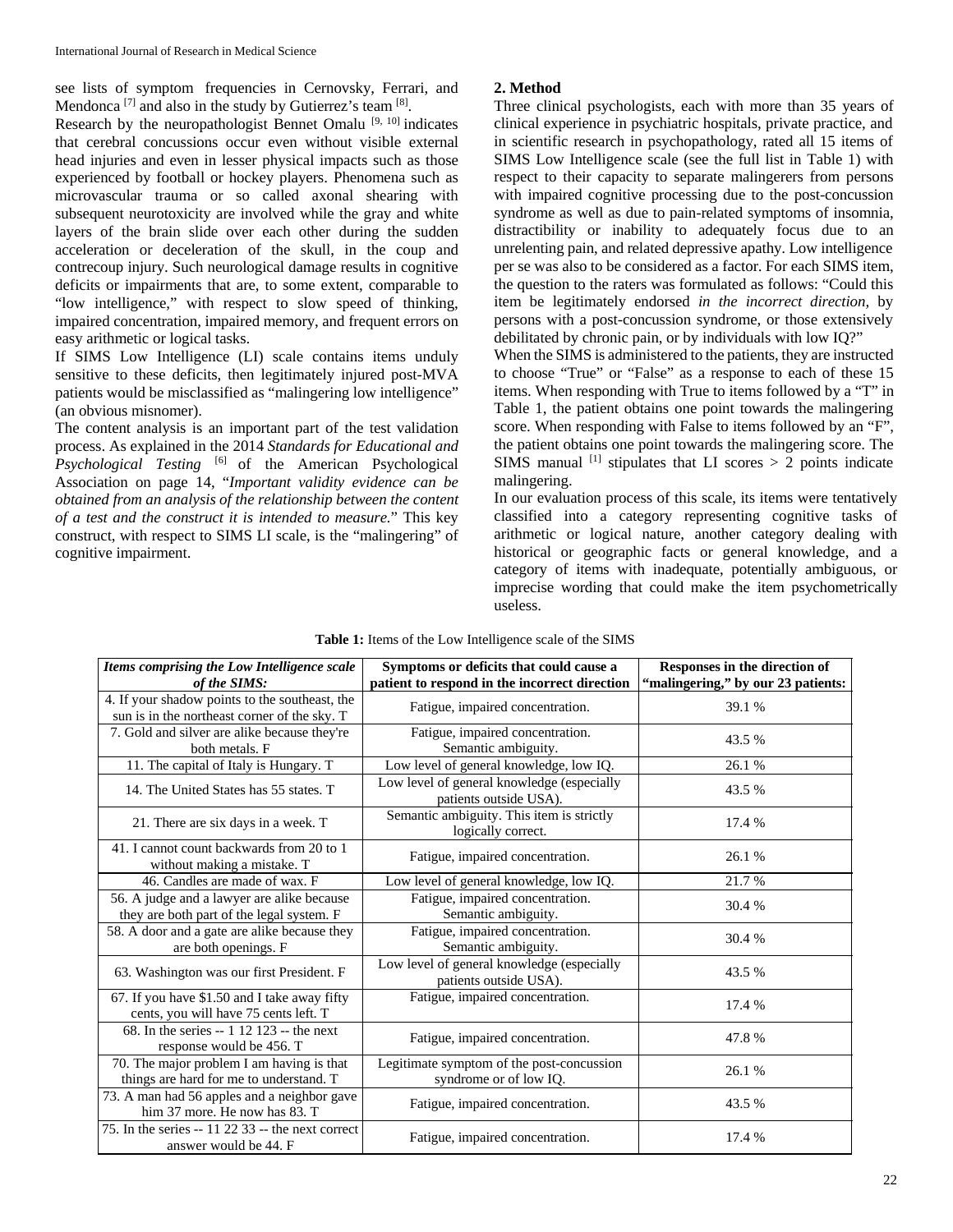Responses to the SIMS LI scale were available for 23 survivors of high impact MVAs in which their vehicle was damaged so extensively that it was subsequently deemed not worthy of repair. This sample of 23 patients includes also 16 whose data on SIMS Affective Disorder scale were already analysed and reported in another, earlier study [4]. Since that study, SIMS data on more survivors of high impact MVAs have become available, now increasing the sample size to 23. The sample presently includes 23 patients: 8 males and 15 females, age 19 to 60 years (mean age=38.0 years, SD=12.8), with education from 10 to 18 years  $(mean=14.1 \text{ years}, SD=1.9)$ . The age of their vehicle was known in 12 cases: the average was 6.2 years (SD=5.0). All were diagnosed with whiplash pain, the post-concussion syndrome, and insomnia.

The physical nature of their accident (high impact, with the car damaged to the extent of being deemed not worthy of repair) makes the accusation of malingering less plausible, even though some injured patients may emphasize or catastrophize their symptoms in the fear of otherwise receiving no treatments or help from their car insurance.

## **3. Results**

As already mentioned, the LI items are listed in Table 1, see the left column.

The middle column lists symptoms or cognitive deficits which, in the opinion of the 3 raters, could cause a person to respond incorrectly, that is, in a direction that allegedly, according to  $SIMS$  manual<sup>[1]</sup>, indicates malingering.

## **3.1 LI Scale Responses of the 23 Survivors of High Impact MVAs**

The column on the right side of Table 1 lists the proportion of persons, from our sample of 23 survivors of high impact MVAs, who endorsed each item in the direction that allegedly indicates malingering. These frequencies range from 17.4% to 47.8% (see Table 1).

As already mentioned, the SIMS manual [1] stipulates the cutoff at  $> 2$  points. Thus, patients who endorse 3 or more items are classified as "malingering low intelligence." The LI scores of our 23 patients ranged from 0 to 15 with the average at 4.8 (SD=4.4). The cutoff point stipulated by the SIMS manual [1] classifies this average score as indicative of "malingering of low intelligence." Fifteen of these 23 patients, i.e., 65.2 %, were thus classified by SIMS (in its idiosyncratically problematic manner) as malingerers, with respect to "low intelligence." This appears to be an unduly high rate of false positives, i.e., of presumably legitimate patients misclassified as "malingerers." It seems more plausible that their elevated LI scores may reflect the postconcussion syndrome and chronic fatigue from pain and pain related insomnia.

## **3.2 Ratings and Comments by the Three Raters**

The raters agreed that, per se, none of the 15 items of the SIMS Low Intelligence scale could be an adequate indicator of malingering. The agreement in this respect was 100%, and so no interrater agreement statistics were calculated. Factors such as genuinely low IQ, or the post-concussion syndrome, or chronic fatigue caused by post-accident pain, combined with pain related severe insomnia, would excessively interfere with the capacity of these 15 items to "detect fakers."

The perusal of Table 1 shows that several items are simple reasoning or arithmetic tasks (see Items 4, 67, 68, 73, 75, i.e. 33.3% of the scale) that are easy for persons in good health and with normal intelligence, but on which errors could be made by legitimate post-MVA patients due to concentration impaired by unrelenting pain, fatigue, and the post-concussion syndrome.

Another set of items are essentially logical tasks (see Items 7, 21, 56, and 58 in Table 1, i.e., 26.7% of the scale), however, their wording may appear semantically inadequate if considering that, in colloquial usage of English, some members of the general population consider statements such as the Item 7 "Gold and silver are alike because they're both metals" as inherently false because "gold is far more expensive." Such responses are obviously given without any intent to malinger. Almost a half of our 23 post-accident patients endorsed the Item 7 as "false" (see the right column of Table 1).

The ambiguity or semantic inadequacy of the SIMS Item 21 (see Table 1) was expertly discussed already by van Impelen, Merckelbach, Jelicic, and Merten [11] in 2014, on page 1353: the "item 2 is strictly speaking logically correct reasoning, although endorsing it would count as an indication for feigning. This item is of the *there-are-living-100-people-in-the-US* type." Van Impelen's team<sup>[11]</sup> suggested that a better way of formulating such items would be "There are exactly 100 people living in the US".

Another group of problematic items in the Low Intelligence scale are those related to general level of knowledge (see Items 11, 14, 46, and 63, i.e., another 26.7% of the scale). In our sample of 23 post-accident patients, 26.1% agreed that the capital of Italy is Hungary (Item 11). It is unclear if their response was a clerical error caused by a lack of concentration or if it indicated a genuine lack of geographic knowledge.

The SIMS is used widely in Canada. Not surprisingly, 43.5% of our 23 Canadian patients presumably did not know how many states constitute the USA (see Item 14 in Table 1) and also

43.5 % perhaps did not know if Washington was the first US president (see Item 63 in Table 1), though their incorrect responses could also result from excessive fatigue with impaired concentration. It should be noted in this context that any such incorrect response falsely brings the patient closer to being classified by the SIMS manual as "malingering low intelligence" because the cutoff for this scale is  $> 2$  points and each response counts one point.

The problematic nature of Item 46 (see Table 1) is obvious because, in the justifiable opinion of some persons, candles are 'not made of wax only, an ignitable wick is equally essential.' In our Canadian sample, 21.7% marked that item as "False."

Some readers might suspect that such "nitpicky" responses might be given by persons with (pathologically) oppositional tendencies, yet it is important to recall that irritability is one of the most common post-concussion symptoms (reported by 97.0% of post-MVA patients in a recent study by Gutierrez's team[8] and by 92.0% in the study by Cernovsky, Ferrari, and Mendonca<sup>[7]</sup>). The irritability alone could account for an "oppositional response style" of some patients to semantically ambiguous SIMS items.

The problematic nature of the SIMS is also obvious from items 41 and 70 in Table 1 (i.e., 13.3% of the 15 item scale): when the patient legitimately complains about impaired concentration and difficulties understanding "things," he or she already obtains 2 points towards the diagnosis of malingering (as mentioned, the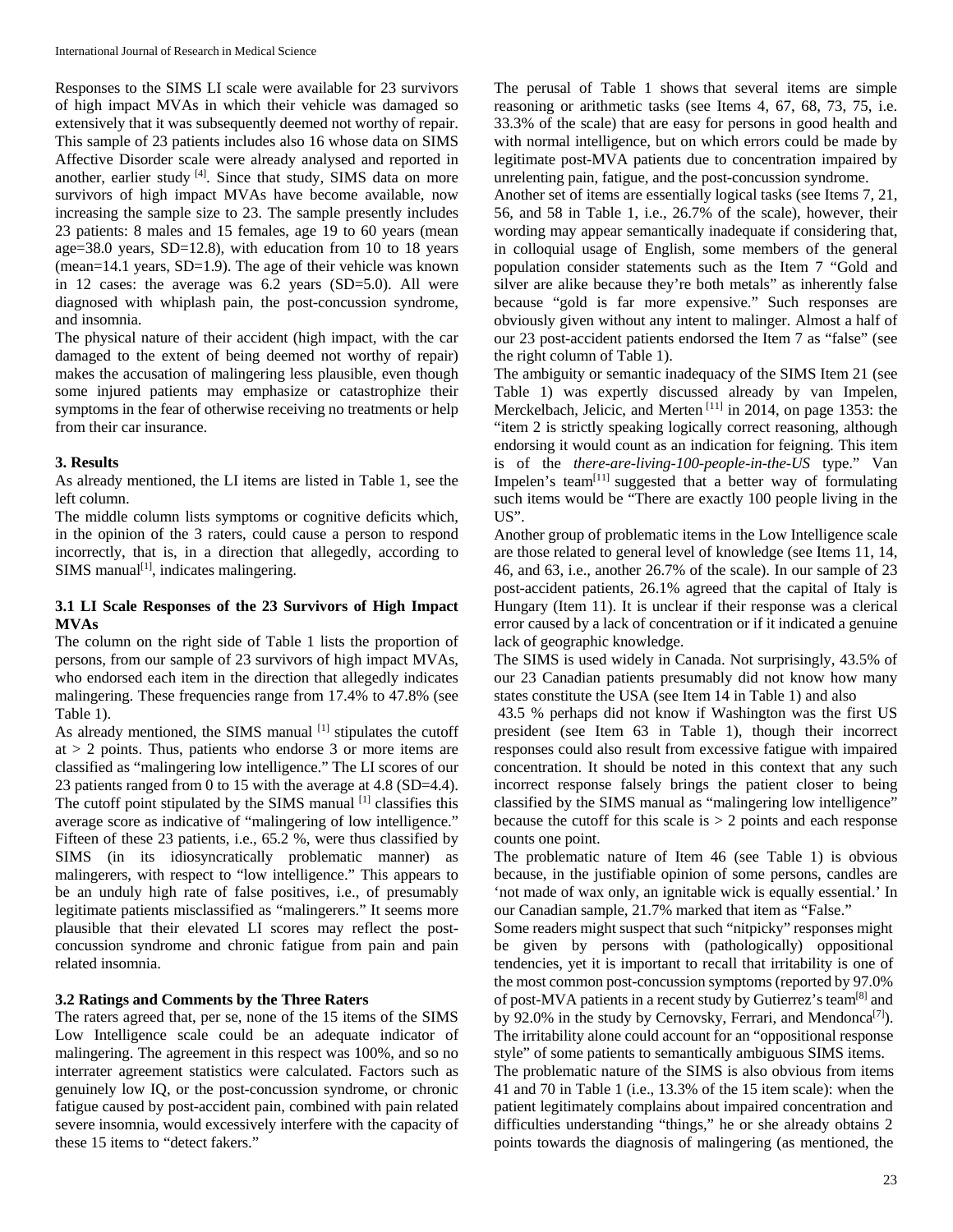cut-off for this scale is  $> 2$ ). This is not methodologically acceptable.

Briefly, the LI scale lacks in content validity and should never be used on real patients.

## **4. Discussion**

When used on post-MVA patients, the LI scale seems to have unacceptably high rate of false positives. Its items appear to have no content validity, i.e., no reasonable capacity to differentiate malingerers from legitimate patients.

The reasoning or arithmetic tasks (i.e., Items 4, 67, 68, 73, 75) in this scale obviously cannot and do not differentiate malingerers from individuals with intellectual deficits, or from patients with transient cognitive impairment, e.g., as defined in the concept of the post-concussion syndrome, as well as from persons suffering from extreme fatigue who cannot adequately focus on clerical tasks. Furthermore, Items 41 and 70 represent potentially very legitimate subjective complaints about impaired concentration and difficulties "understanding things." It is absurd to claim that these items always or usually indicate malingering.

Similarly, items dealing with US history and US or European geography (Items 11, 14, 63) have no power to differentiate malingerers from persons with legitimately low intelligence, intellectual deficits, or extreme fatigue, or transient cognitive impairments such as by cerebral concussion.

Mental alertness is known to decrease with fatigue, sleep deprivation, or also depression and this could contribute to errors on arithmetic or reasoning tasks. Furthermore, the logical reasoning tasks represented by SIMS items 7, 21, 56, and 58 as well as, to some extent, Item 21 ("There are six days in a week") and Item 46 ("Candles are made of wax") cannot be used in a malingering test in their present form because common colloquial English usage allows for alternative semantic interpretations that defy the academic logical rules.

It is also very important to consider that persons differ in their cognitive styles. Some persons may entrench themselves in an argumentative stance such as "candles must also have a flammable wick" or "a judge and a lawyer are not alike because they have different functions." Some individuals focus in their cognitive style more on differences among items in their environment so as to highlight their uniqueness or particular value. Some other persons assume implicitly that differences exist, but they pay more attention to similarities: their particular cognitive approach might have certain advantage in problem solving in some situations, such as in social leadership tasks in which it is of value to verbally emphasize similarities of group members to encourage their constructive cooperation. This is not surprising given Gardner's [12] theory of Multiple Intelligences, the concept of "intelligence" being more complicated than usually assumed. Gardner postulated that the "logicalmathematical" intelligence (favoured by academic psychologists) is only one out of 8 other possible varieties.

While the 15 items of SIMS LI scale certainly appear to examine cognitive functioning, for all the reasons given above they are devoid of an adequate capacity to differentiate malingerers from post-MVA patients or persons with low IQ. Briefly, the content of LI items does not seem to match the construct of malingering, as would be required by test validation principles postulated by

the American Psychological Association [6]. All LI items represent cognitive tasks on which patients with post-concussive symptoms and concentration problems due to persistent pain would perform more poorly and be misdiagnosed as malingerers. The more errors are legitimately made by the injured or low IQ patient on the tasks in the LI scale, the higher is the LI "malingering score, and the more likely the LI scale misclassifies the patient as a "malingerer."

Furthermore, the LI scale also includes semantically inadequate or logically flawed items that can be answered even by some healthy and relatively intelligent persons in good faith in the direction falsely scored as malingering.

## **5. Conclusions**

The Low Intelligence scale of the SIMS lacks in content validity as a measure of malingering: its items are mainly arithmetic and logical tasks and also tasks evaluating general knowledge. Such tasks have no capacity to properly differentiate post-MVA patients from malingerers. Furthermore, the LI scale also includes some semantically or logically flawed items that might be answered even by intelligent persons in good faith in the direction falsely scored as malingering.

## **6. Acknowledgement**

We thank to Abe Cernovsky, BA, for his editorial assistance in this research project.

## **7. References**

- 1. Widows MR, Smith GP. Structured Inventory of Malingered Symptomatology - Professional Manual. Lutz, FL: PAR Inc, 2005.
- 2. Smith GP, Burger GK. Detection of malingering: Validation of the Structured Inventory of Malingered Symptomatology (SIMS). Journal of the American Academy on Psychiatry and Law. 1997; 25:180-183.
- 3. Cernovsky Z, Mendonça JD, Oyewumi LK, Ferrari JR, Sidhu G, Campbell R. Content Validity of the Psychosis Subscale of the Structured Inventory of Malingered Symptomatology (SIMS). International Journal of Psychology and Cognitive Science. 2019; 5(3):121-127.
- 4. Cernovsky ZZ, Mendonça JD, Ferrari JR, Sidhu G, Velamoor V, Mann SC, *et al*. Content Validity of the Affective Disorder Subscale of the SIMS. Archives of Psychiatry and Behavioral Sciences. 2019; 2(2):33-39.
- 5. Cernovsky Z, Bureau Y, Mendonça J, Velamoor V, Mann S, Sidhu G, *et al*. Validity of the SIMS Scales of Neurologic Impairment and Amnestic Disorder. International Journal of Psychiatry Sciences. 2019; 2(1):13-19.
- 6. American Educational Research Association, American Psychological Association, and National Council on Measurement in Education. The Standards for Educational and Psychological Testing. Washington, D.C.: AERA Publications, 2014.
- 7. Cernovsky ZZ, Ferrari JJR, Mendonça JD. Pseudodiagnoses of Malingering of Neuropsychological Symptoms in Survivors of Car Accidents by the Structured Inventory of Malingered Symptomatology. Archives of Psychiatry and Behavioral Sciences. 2019; 2(1):55-65.